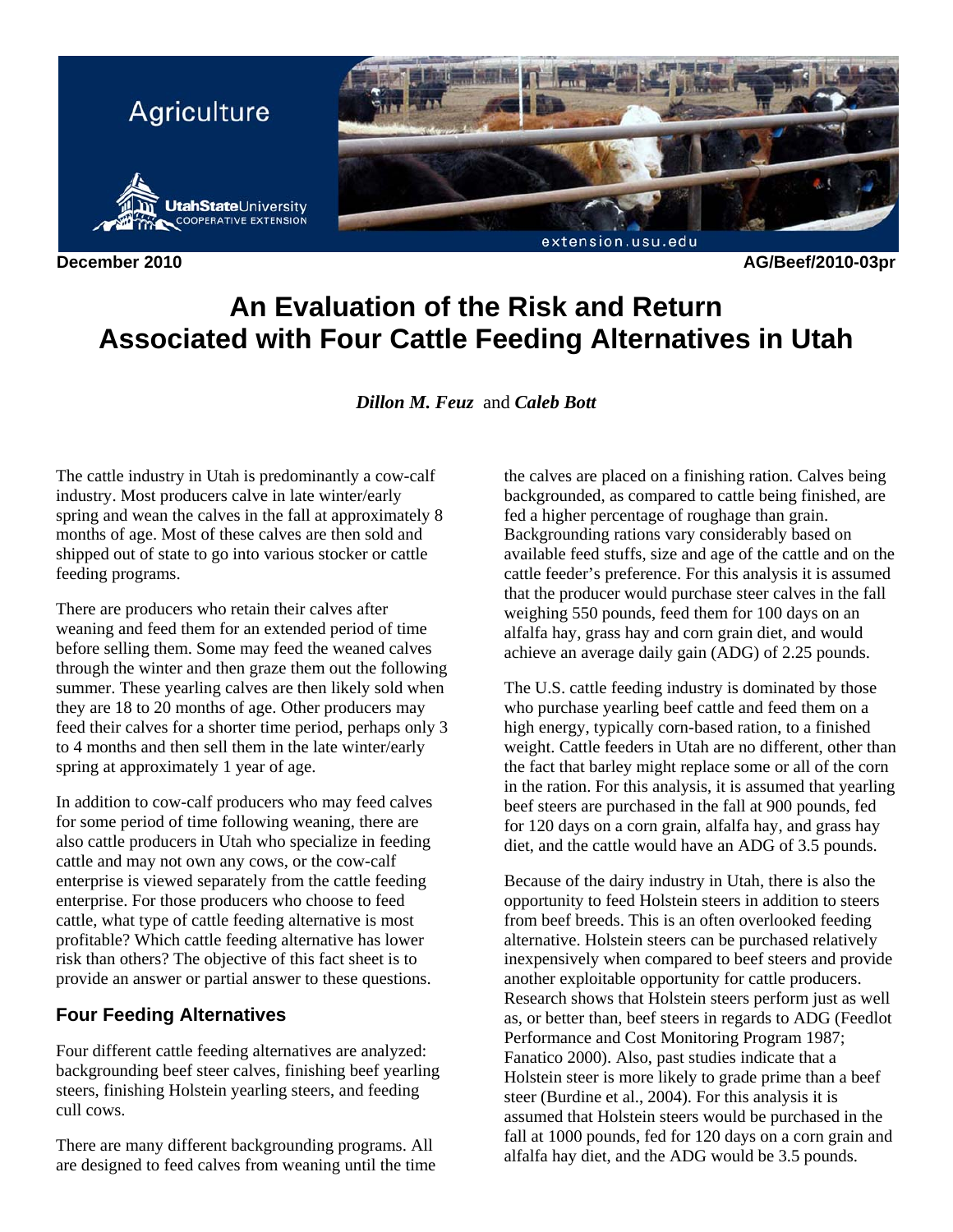The last feeding alternative is to feed cull cows. Most producers cull and sell their cows in the fall when prices are the lowest and the cattle are in poor condition. A large supply of thin cull cows going to market in the fall provides an opportunity for producers to purchase these cattle at low cost, fatten the cattle over the winter, and sell the cattle in late winter/early spring when cull cow prices are typically higher than in the fall. Many different feeding rations could be fed to cull cows. For this analysis it is assumed that the cows would be purchased in poor condition (Cutter grade) at 1000 pounds, fed for 100 days on a corn grain and alfalfa hay ration, and would increase in quality to the Breaking grade and would have an ADG of 3.2 pounds.

## **Data and Analysis Method**

It is assumed for this analysis that cattle purchases occurred in October and that sales occurred in February. Monthly price data for October 1999-2008 and for February 2000-2009 were obtained for each class of cattle. The beef calves, beef yearling steers, and cull cow data were obtained through USDA-AMS reports of Producers Livestock Auction located in Salina, Utah. The Holstein feeder prices were obtained from the Smithfield, Utah, Auction. Beef and Holstein finished cattle prices were from the USDA-AMS weekly live cattle report. The October monthly average prices for alfalfa hay and corn grain were calculated from the USDA-AMS weekly reports for Utah hay and for Utah Grain.

Enterprise budgets were constructed for each feeding alternative based on the above stated assumptions and based on the historic cattle and feed prices. This information was used to determine the historical profitability of each cattle feeding alternative.

In addition to determining historic profitability, a simulation analysis was conducted to determine the probability of returns in the future. The simulation allows prices to vary based on past variability and also allows for initial weight and ADG for each feeding alternative to be somewhat variable. This adds more risk into the analysis and more closely represents the true risk faced by cattle feeders.

#### **Results**

The results of the historical analysis are displayed in Table 1. The table shows the mean, standard deviation, and the minimum and maximum returns during the 10 year period for the four cattle enterprises. The only enterprise that produced a positive yearly return on average during the time period was finishing Holstein yearling steers. The other three enterprises proved to

have negative yearly returns on average during the time period. The enterprise that produced the largest average yearly loss was backgrounding beef steer calves.

The standard deviation for each enterprise represents the variability in returns for each enterprise during the 10 year time period. Finishing Holstein yearling steers had the largest standard deviation indicating that there was more variability in returns for this enterprise than for any of the other alternatives. However, when one compares the minimum and maximum returns for this enterprise to the other enterprises, it becomes evident that this large variability is centered around a more favorable return than the other enterprises.

Backgrounding steer calves proved to have the smallest standard deviation meaning that there was less volatility in returns for this enterprise than for the other three enterprises. However, when the minimum and maximum returns are taken into consideration, it becomes apparent that this enterprise never produced a positive return during the time period.

All of the returns shown in Table 1 include interest on the cattle and feed. There is also a yardage charge of \$.30 per head per day, or \$30 per head for the backgrounding and cull cow alternative and \$36 per head for the two finishing alternatives. For producers who are feeding cattle on their own place, actual yardage costs may not be that high. Without a yardage charge the average returns would be -\$25.72, \$2.02, \$100.24 and \$13.71 for the backgrounding, beef yearling finishing, Holstein yearling finishing and cull cow feeding alternatives, respectively. The standard deviations would not change and the maximum and minimum values would increase by either \$30 or \$36 per head. Even when no yardage is charged, the backgrounding alternative is still not profitable.

 One additional caution in interpreting these results is that a fixed ration and accompanying ADG was used for each alternative. It may well be that a different ration and a different ADG may be more or less profitable than the ration depicted in these results.

Now that the results from the historical analysis have been reported for each enterprise, the next step in the analysis is to see how each of these enterprises is expected to perform in the future through the use of simulation. Results of the simulation analysis are shown in Figure 1. Each line represents the cumulative distribution function (CDF) for the respective alternative. A CDF shows the returns on the horizontal axis and the risk or expected probability of the return on the vertical axis.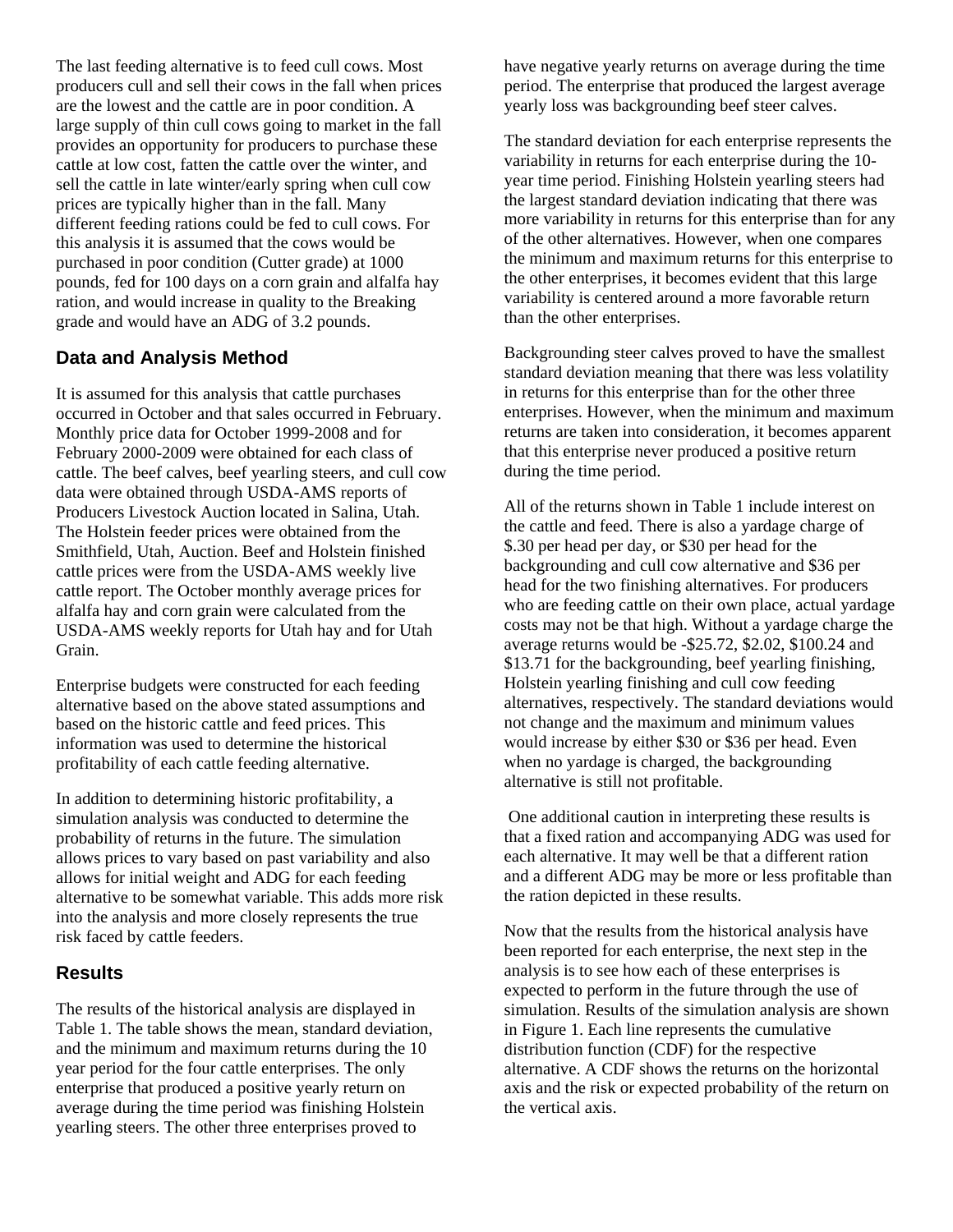|                         | <b>Backgrounding</b><br><b>Beef Calves</b> | <b>Finishing</b><br><b>Yearling Steers</b> | <b>Finishing</b><br><b>Holstein Steers</b> | <b>Feeding Cull</b><br>Cows |
|-------------------------|--------------------------------------------|--------------------------------------------|--------------------------------------------|-----------------------------|
| Average                 | $-$ \$55.72                                | $-$ \$33.98                                | \$64.24                                    | $-$16.29$                   |
| <b>Standard Dev.</b>    | \$26.98                                    | \$79.69                                    | \$82.32                                    | \$70.86                     |
| <b>Minimum</b>          | $-$ \$97.70                                | $-\$146.86$                                | $-$ \$95.31                                | $-$167.04$                  |
| <b>Maximum</b>          | $-$ \$2.29                                 | \$111.79                                   | \$165.01                                   | \$78.50                     |
| <b>Years Profitable</b> | $\bf{0}$                                   | 3                                          | 8                                          | 4                           |



**Figure 1—Expected Returns**

For the yearling beef steers finishing alternative, there is a 32% chance of receiving a positive return with a 13% chance that the positive return will be greater than \$100 per head. For the yearling Holstein steers finishing alternative, there is a 51% chance of receiving a positive return and there is a 23% chance that the return will be greater than \$100 per head. For the backgrounding beef steer calves alternative, there is a 27% chance of receiving a positive return, yet only an 8 percent chance that the return will be over \$100 per head. The final alternative, feeding cull cows, shows that there is a 41% chance of receiving a positive return and a 10%chance the return will be over \$100 per head.

As can be seen by the curvature of the cull cow CDF, feeding cull cows is the alternative that is the least volatile in the simulation of future returns, meaning the returns for this alternative are more consistent and easily predicted than the other feeding alternatives. However, just because cull cows are the least volatile alternative does not mean that they should be the most preferred alternative. When comparing the four enterprises to each other there is a trade-off between risk and return. Each producer needs to consider how much risk they are willing to tolerate for an acceptable level of return.

In summary, this analysis has shown the risk and expected returns for four cattle feeding alternatives.